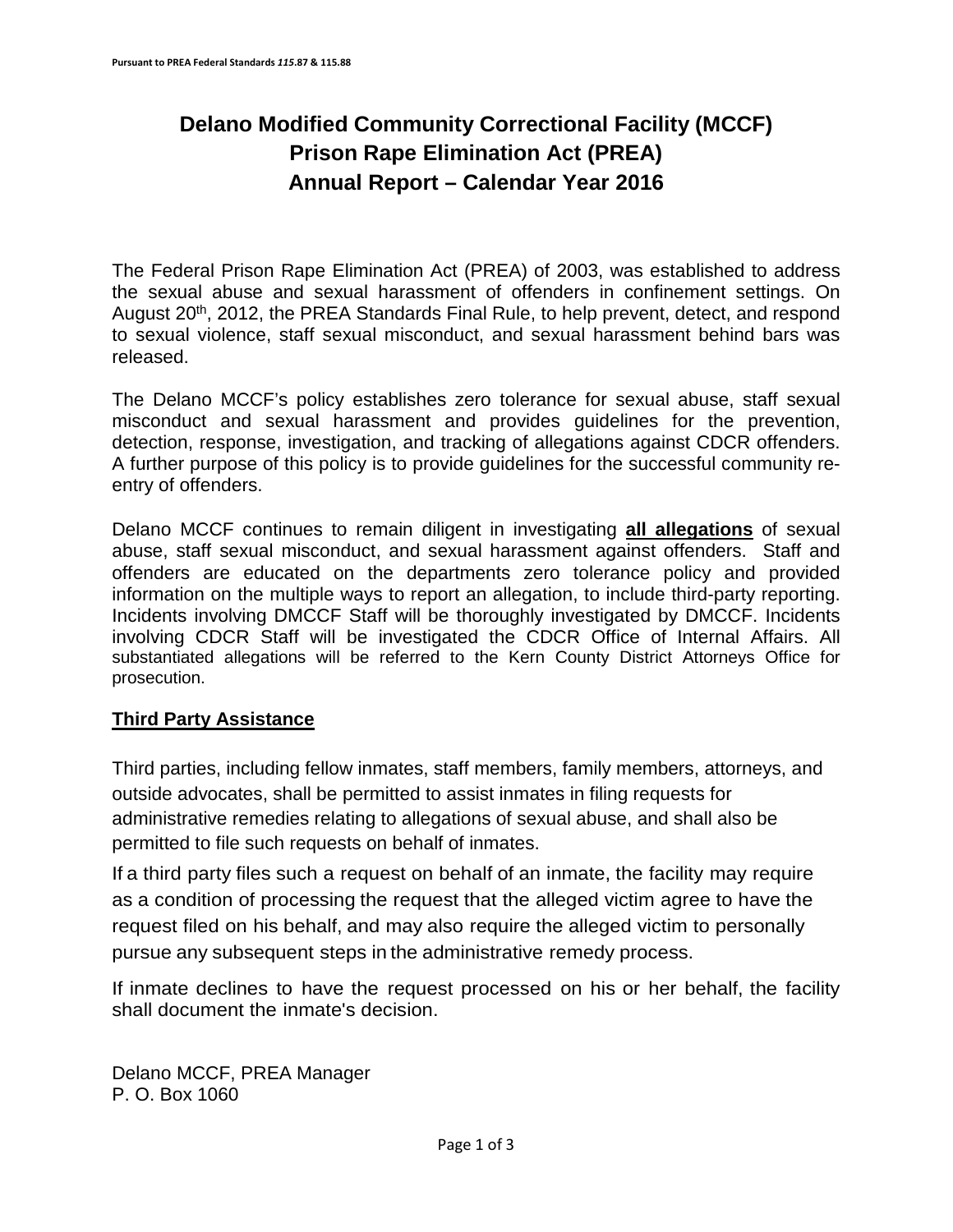Delano CA 93216 Phone: (661) 720-2849

Provide as much detail as possible, such as:

- Inmate victim's name and CDCR number
- Perpetrator's name and ID number (if available)
- $\bullet$  When/Where the incident occurred (date, time, location  $-$  i.e. dorm, shower, etc.)
- Incident description
- Your name, contact information and relationship to the inmate/victim

#### **DEFINITIONS:**

**Substantiated allegations** – an allegation that was investigated and determined to have occurred.

**Unsubstantiated allegation** – an allegation that was investigated and insufficient evidence was obtained to determine if the allegation did or did not occur.

**Unfounded allegation** – an allegation that was investigated and proven not to have occurred. **On-going Investigation** – the investigation was initiated and is on-going.

#### **STATISTICS:**

The following are statistics of reported allegations within Delano MCCF, by category:

|                               | 2015 | 2016 |
|-------------------------------|------|------|
| <b>Substantiated</b>          |      |      |
| <b>Unsubstantiated</b>        |      |      |
| <b>Unfounded</b>              |      |      |
| <b>On-going Investigation</b> |      |      |
| Total:                        |      |      |

 $\triangleright$  Inmate on Inmate Nonconsensual Sexual Acts

Nonconsensual sex acts is defined as contact of any person without his/her consent, or by coercion, or contact of a person who is unable to consent or refuse AND contact between the penis and vagina or the penis and the anus including penetration, however slight; or contact between the mouth and the penis, vagina, or anus or penetration of the anal or genital opening of another person by the hand, finger, or other object.

 $\triangleright$  Inmate on Inmate Abusive Sexual Contact

|                      | 2015 | 2016 |
|----------------------|------|------|
| <b>Substantiated</b> |      |      |
| Unsubstantiated      |      |      |
| Unfounded            |      |      |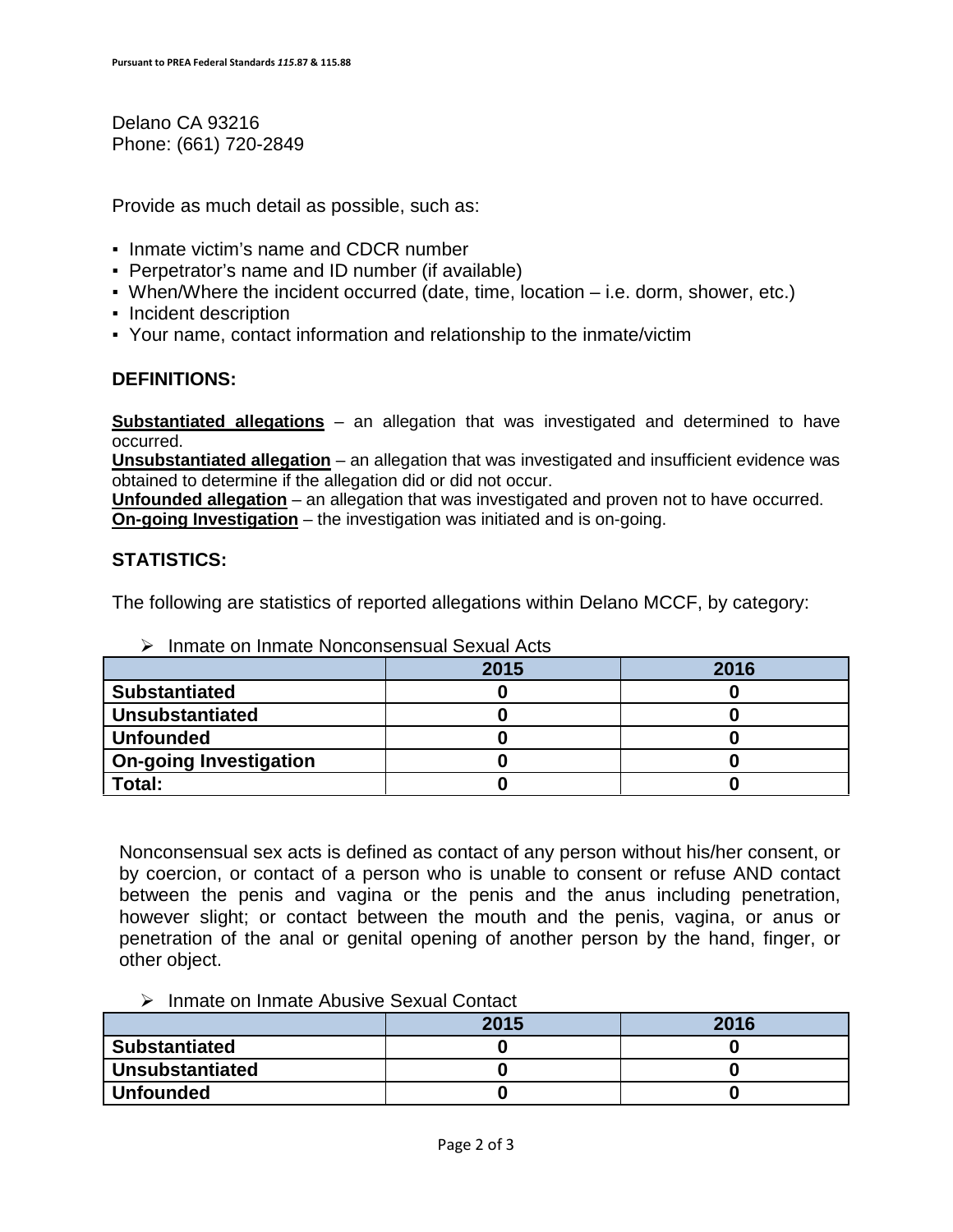| <b>On-going Investigation</b> |  |
|-------------------------------|--|
|                               |  |

Abusive sexual contact is defined as contact of any person without his/her consent, or by coercion, or contact of a person who is unable to consent or refuse ANS intentional touching, either directly or through the clothing, of the genitalia, anus, groin, breast, inner thigh, or buttocks, of any person.

 $\triangleright$  Inmate on Inmate Sexual Harassment

|                               | 2015 | 2016 |
|-------------------------------|------|------|
| <b>Substantiated</b>          |      |      |
| <b>Unsubstantiated</b>        |      |      |
| <b>Unfounded</b>              |      |      |
| <b>On-going Investigation</b> |      |      |
| Total:                        |      |      |

Inmate on inmate sexual harassment is defined as repeated and unwelcomed sexual advances, requests for sexual favors, or verbal comments, gestures, or actions of a derogatory or offensive sexual nature by an offender toward another offender.

 $\triangleright$  Staff Sexual Misconduct

|                               | 2015 | 2016 |
|-------------------------------|------|------|
| <b>Substantiated</b>          |      |      |
| <b>Unsubstantiated</b>        |      |      |
| <b>Unfounded</b>              |      |      |
| <b>On-going Investigation</b> |      |      |
| Total:                        |      |      |

Staff is inclusive of employees, volunteers, and independent contractors. Delano MCCF's zero tolerance policy holds all staff accountable when it is proven that they have violated the policy. Please remember, the legal concept of "consent" does not exist between staff and offenders; any sexual behavior between them constitutes sexual misconduct and subjects the staff member to disciplinary actions and/or to prosecution under the law.

 $\triangleright$  Staff Sexual Harassment

|                               | 2015 | 2016 |
|-------------------------------|------|------|
| <b>Substantiated</b>          |      |      |
| <b>Unsubstantiated</b>        |      |      |
| <b>Unfounded</b>              |      |      |
| <b>On-going Investigation</b> |      |      |
| Total:                        |      |      |

SUMMARY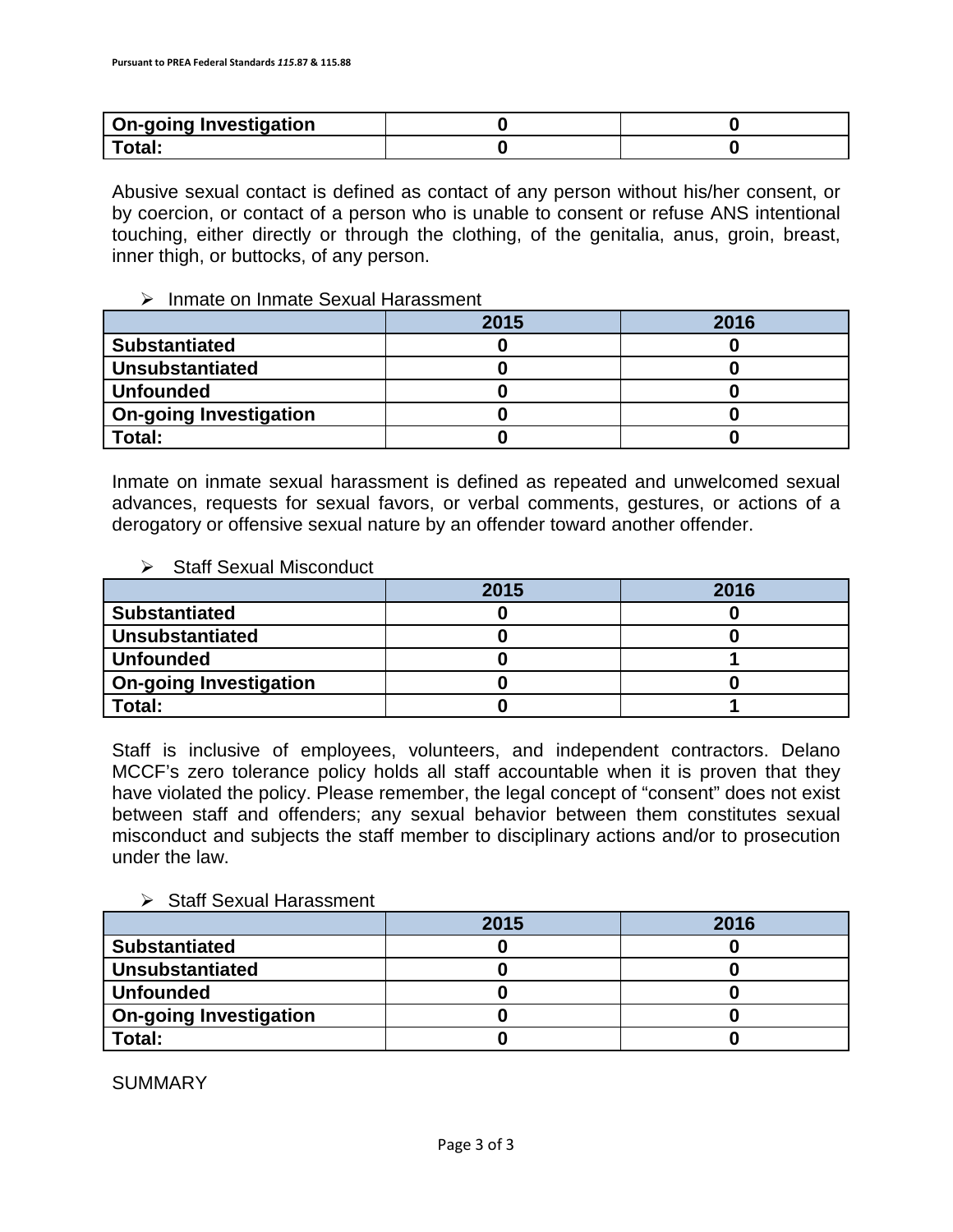In 2016, the Delano MCCF received one report of sexual misconduct. This is the first and only reported PREA incident at Delano MCCF since 2013. This is attributed to revision and reissuance of the DMCCF policy of PREA. It is believed, that the increased information being shared and discussed in the facility has allowed inmates to feel more confident in reporting allegation.

DMCCF continues to train our staff in addressing sexual abuse by continually monitoring all allegations of sexual abuse, staff sexual misconduct, and sexual harassment. If such conduct were to occur, each allegation will be investigated by trained investigators and reviewed by the facility hiring authority. If we identify issues or trends they will be addressed immediately. This may include modifications to existing policy, procedures, education or training. This also could take into consideration physical plant limitations.

Some of the activities the Delano MCCF has been involved in during the previous calendar year included:

- Revision to the PREA Policy, Delano Policies and Procedures #1019
- Revision to PREA Training materials
- Modification of the inmate education materials on sexual abuse
- Installation of Video Surveillance and Recording System
- PREA Compliance Audit on going through April 2017
- Additional staff training
- Improved Inmate Screening process

Approved for posting



G. Marshall

G. Marshall Chief of Corrections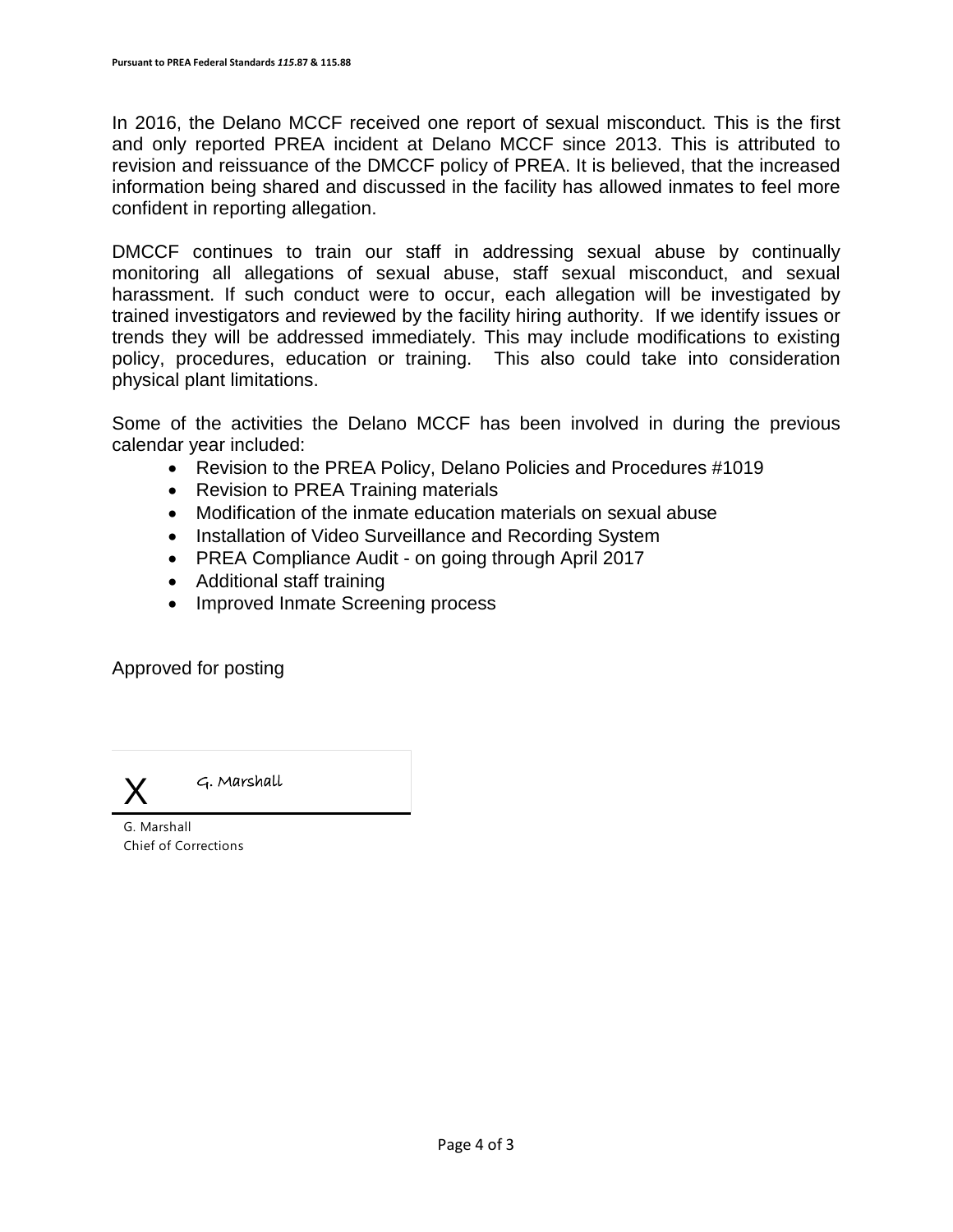## Shine the light on Sexual Abuse

If you, a friend, or someone you know has been the victim of sexual assault, has been threatened with sexual assault, has been sexually harassed, or has experienced retaliation for reporting an incident of sexual assault or harassment, there are 3 ways to report it.

- 1) Tell any staff member;
- 2) Use the confidential telephone numbers or addresses listed below; or
- 3) Have a family member or friend contact the institution and report it

All victims of alleged sexual abuse will be treated with sensitivity and all such allegations will be promptly investigated.

### Office of the Inspector General

PREA Ombudsperson Reporting Information

| <b>Telephone Number</b> | $(916) 555 - 0001$                                                                |
|-------------------------|-----------------------------------------------------------------------------------|
| <b>Mailing Address</b>  | OIG PREA Ombudsperson                                                             |
|                         | Office of the Inspector General                                                   |
|                         | 10111 Old Placerville Road, Suite 110                                             |
|                         | Sacramento, CA 95827                                                              |
|                         | Calls are confidential and can not and will not be monitored. All Calls are free. |
|                         |                                                                                   |

#### **WOMEN'S CENTER HIGH DESERT 134 South China Lake Boulevard Ridgecrest CA 93556 24-hr. Crisis Hotline at (760) 375-0745**  womenscenterhighdesert**.org**

The facility shall enable reasonable communication between inmates and WCHD, in a confidential a manner as possible. Calls are free**.** When written correspondence between the Women's Center Personnel and an inmate is in an envelope marked "Evidence Code 1035.4 Privileged Communication" correspondence will be treated as confidential mail.

#### **CDCR has a Zero Tolerance policy which can be found in DOM 54040.1.**

**The Department strives for a safe, humane, secure environment, free from sexual abuse.** 

# "No Means No, and Yes is not Allowed"

**Sexual abuse of any kind is strictly prohibited.**